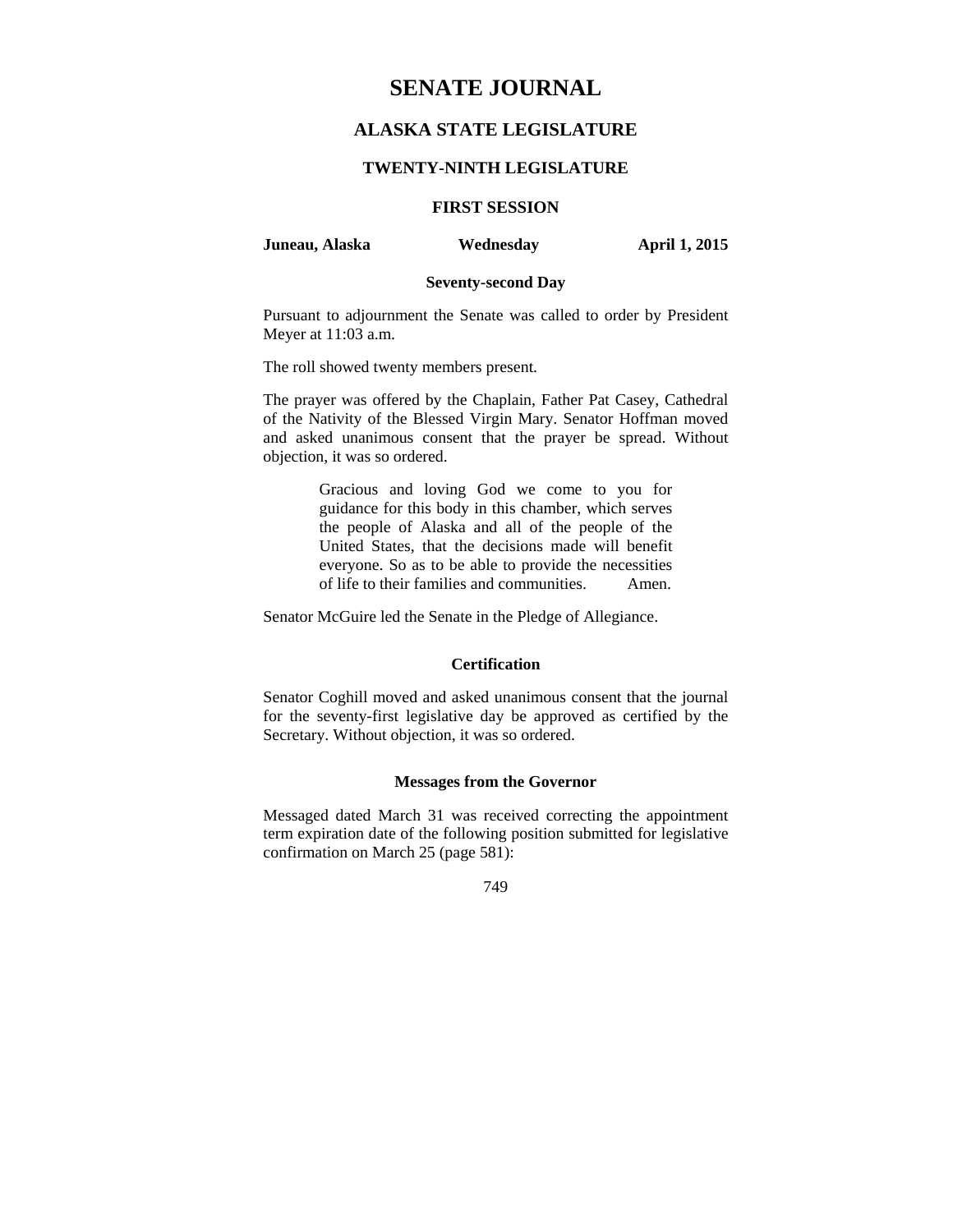### **Board of Fisheries**

| Robert Ruffner – Soldotna |           |                           |  |
|---------------------------|-----------|---------------------------|--|
| Appointed:                | 3/23/2015 | Term Expires: $6/30/2015$ |  |
| Reappointed: $7/1/2015$   |           | Term Expires: $6/30/2018$ |  |

#### **Messages from the House**

Message dated March 31 was read stating the House passed and transmitted for consideration:

#### **First Reading and Reference of House Bills**

#### **HB 128**

HOUSE BILL NO. 128 BY REPRESENTATIVES EDGMON, Herron, Chenault, Millett, Josephson, Johnson, entitled:

> "An Act establishing August 10 of each year as Alaska Wild Salmon Day."

was read the first time and referred to the State Affairs Committee.

### **HB 140**

HOUSE BILL NO. 140 BY REPRESENTATIVES THOMPSON, Chenault, Hawker, Wilson, Josephson, entitled:

> "An Act authorizing the Alaska Railroad Corporation to issue revenue bonds to finance a positive train control rail transportation safety project that qualifies for federal financial participation; and providing for an effective date."

was read the first time and referred to the Transportation and Finance Committees.

#### **Concur Messages**

## **SJR 13**

Message dated March 31 was read stating the House passed and returned for consideration CS FOR SENATE JOINT RESOLUTION NO. 13(RES) Supporting oil and gas exploration and development on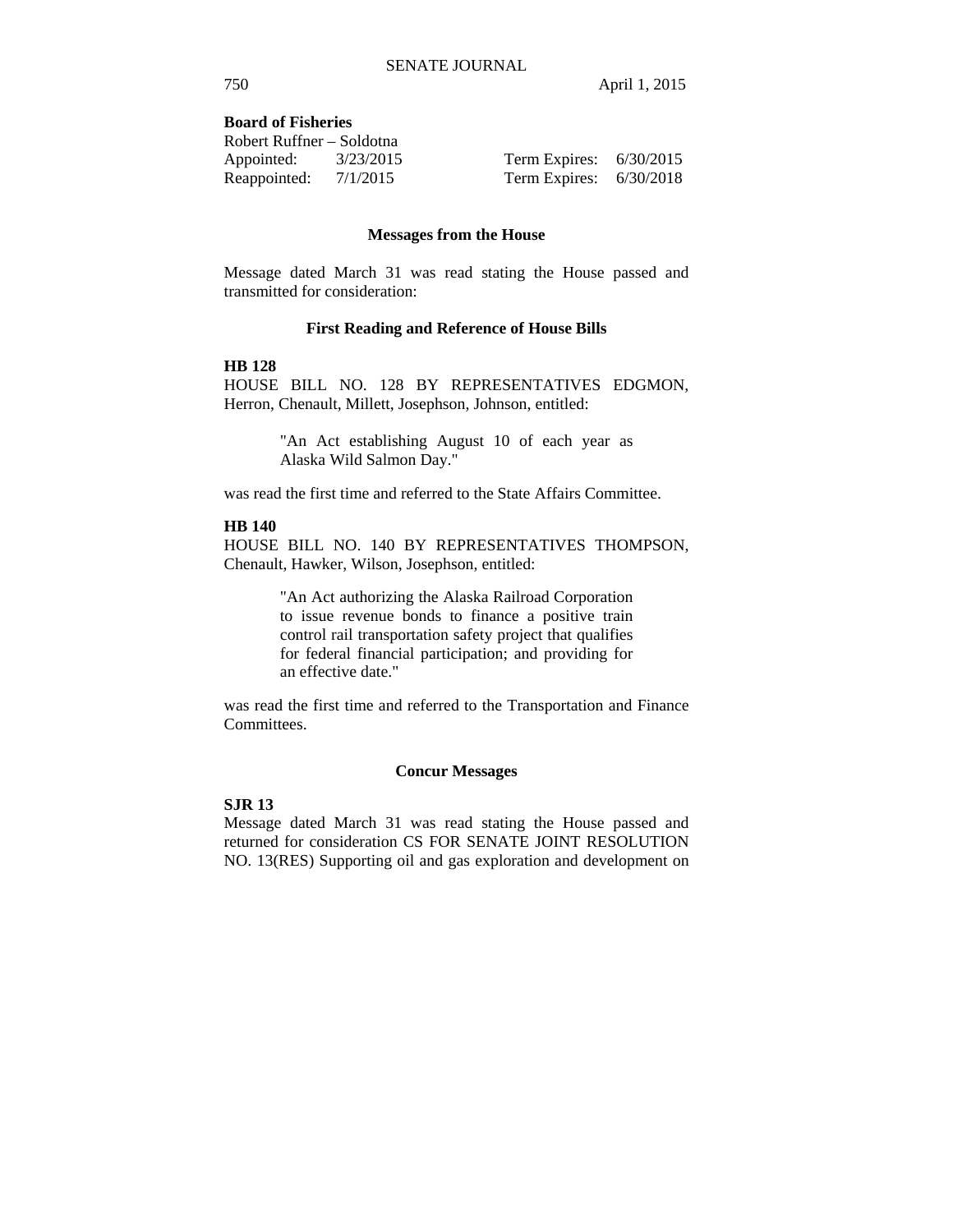the outer continental shelf offshore of the state; opposing attempts to prohibit future oil and gas development in the Beaufort and the Chukchi Seas, including the Hanna Shoal area; and requesting that the federal Administration cease and desist from restrictions that adversely affect active or future leases in high petroleum potential areas in the Beaufort and Chukchi Seas, including the Hanna Shoal area, with the following amendment:

> CS FOR SENATE JOINT RESOLUTION NO. 13(RES) am H

Senator Coghill moved that the Senate concur in the House amendment and recommended the body vote no.

The question being: "Shall the Senate concur in the House amendment?" The roll was taken with the following result:

CSSJR 13(RES) am H Shall the Senate Concur in the House Amendment to CSSJR 13(RES)?

#### **YEAS: 2 NAYS: 18 EXCUSED: 0 ABSENT: 0**

Yeas: Ellis, Gardner

Nays: Bishop, Coghill, Costello, Dunleavy, Egan, Giessel, Hoffman, Huggins, Kelly, MacKinnon, McGuire, Meyer, Micciche, Olson, Stedman, Stevens, Stoltze, Wielechowski

and so, the Senate failed to concur.

The Secretary was requested to notify the House of the Senate's action and request the House to recede from its amendment.

#### **Communications**

The following Budget and Audit Report was received from Kris Curtis, Legislative Auditor, in accordance with AS 24.20.311 and is on file in the Office of the Secretary of the Senate:

State of Alaska, Single Audit for the Fiscal Year Ended June 30, 2014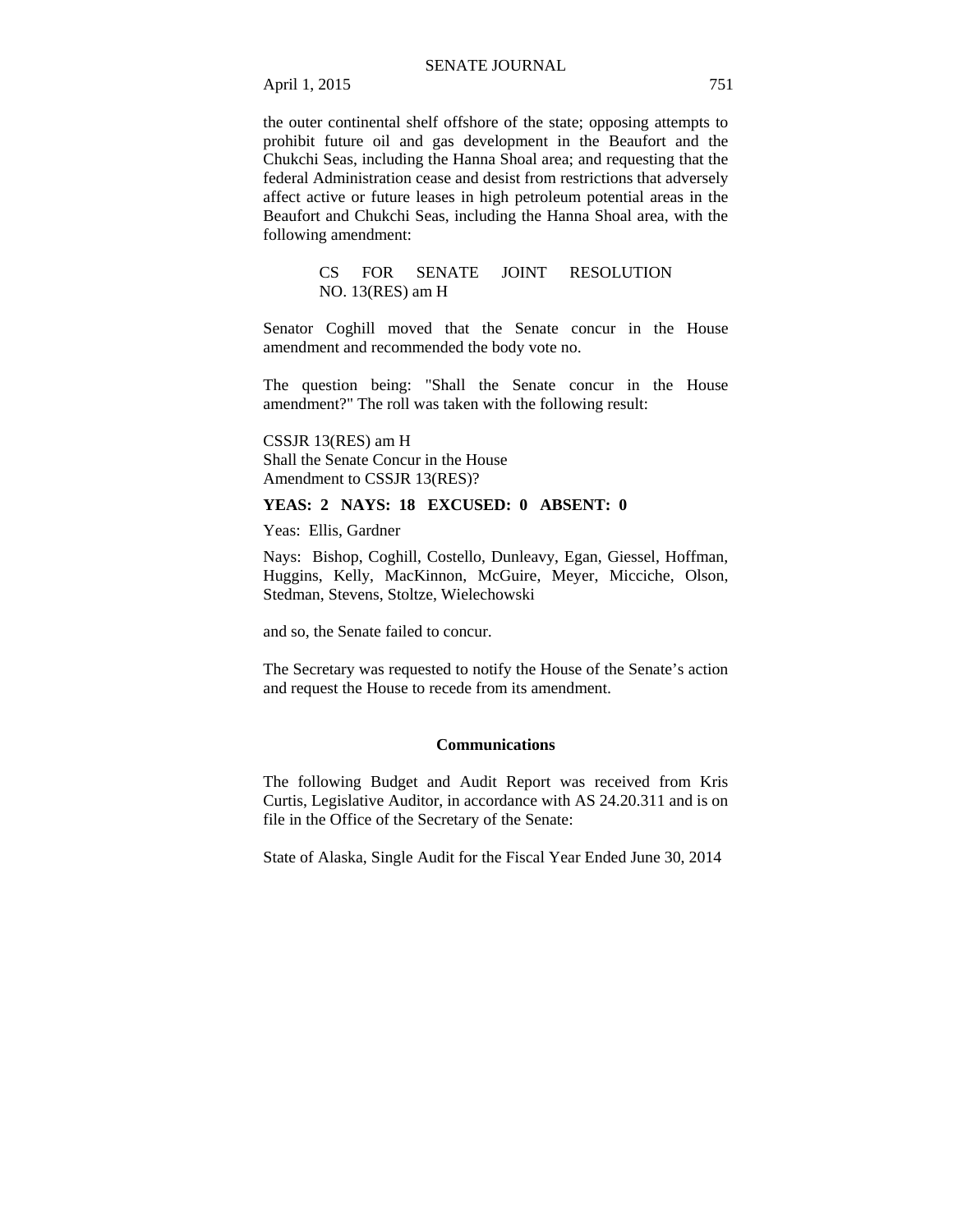#### **Standing Committee Reports**

Report dated March 31 was read stating:

In accordance with AS 39.05.080, the Labor and Commerce Committee reviewed the following and recommends the appointment be forwarded to a joint session for consideration:

# **Commissioner – Department of Commerce, Community and Economic Development**

Chris Hladick

This does not reflect an intent by any of the members to vote for or against the confirmation of the individual during any further sessions.

Signing the report: Senator Costello, Chair; Senators Giessel, Stevens, Ellis.

#### **SB 24**

The State Affairs Committee considered SENATE BILL NO. 24 "An Act relating to the applicability of the Legislative Ethics Act to legislative interns, legislative volunteers, consultants, independent contractors, sole proprietorships, and other legal entities." Signing no recommendation: Senator Stoltze, Chair; Senator Huggins. Signing do pass: Senators Coghill, McGuire.

The following fiscal information was published today: Fiscal Note No. 1, zero, Legislative Agency

The bill was referred to the Judiciary Committee.

### **HB 56**

The State Affairs Committee considered HOUSE BILL NO. 56 "An Act establishing Alaska Firefighters' Day" and recommended it be replaced with

#### SENATE CS FOR HOUSE BILL NO. 56(STA)

Signing do pass: Senator Stoltze, Chair; Senators Coghill, Huggins, McGuire.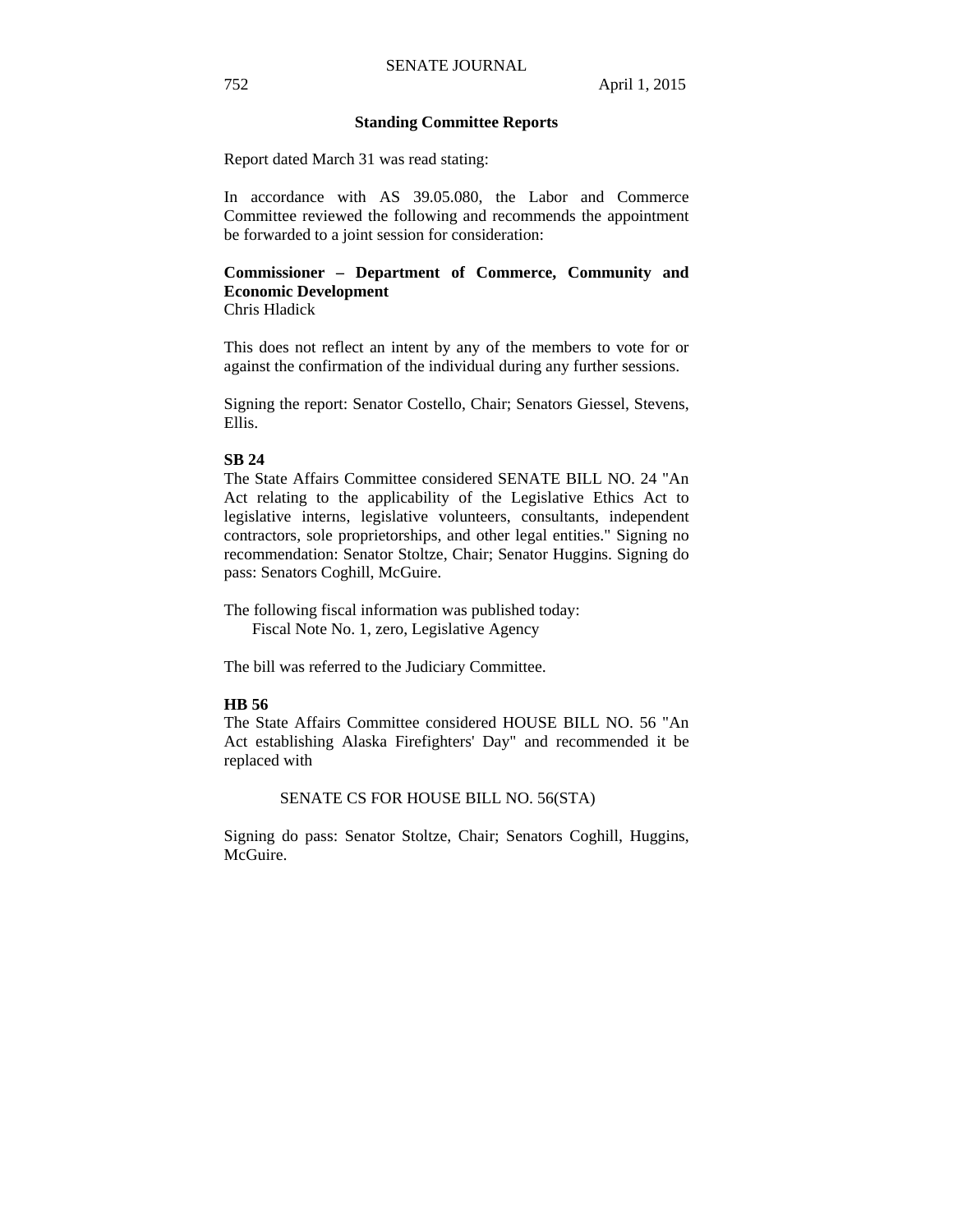The following previously published fiscal information applies: Fiscal Note No. 1, zero, Department of Administration Fiscal Note No. 2, zero, Legislative Agency

The bill was referred to the Rules Committee.

#### **Introduction and Reference of Senate Bills**

#### **SB 96**

SENATE BILL NO. 96 BY SENATOR WIELECHOWSKI, entitled:

"An Act relating to the oil and gas production tax; relating to credits against the oil and gas production tax; relating to monthly installment payments of the oil and gas production tax; relating to the minimum production tax on oil; and providing for an effective date."

was read the first time and referred to the Resources and Finance Committees.

#### **Consideration of the Calendar**

#### **Second Reading of Senate Bills**

#### **SB 43**

SENATE BILL NO. 43 "An Act relating to immunity for a fire department and employees or members of a fire department" was read the second time.

Senator McGuire, Chair, moved and asked unanimous consent for the adoption of the Judiciary Committee Substitute offered on page 564. Senator Gardner objected, then withdrew her objection. There being no further objection, CS FOR SENATE BILL NO. 43(JUD) was adopted.

Senator Coghill moved and asked unanimous consent that the bill be considered engrossed, advanced to third reading and placed on final passage. Without objection, it was so ordered.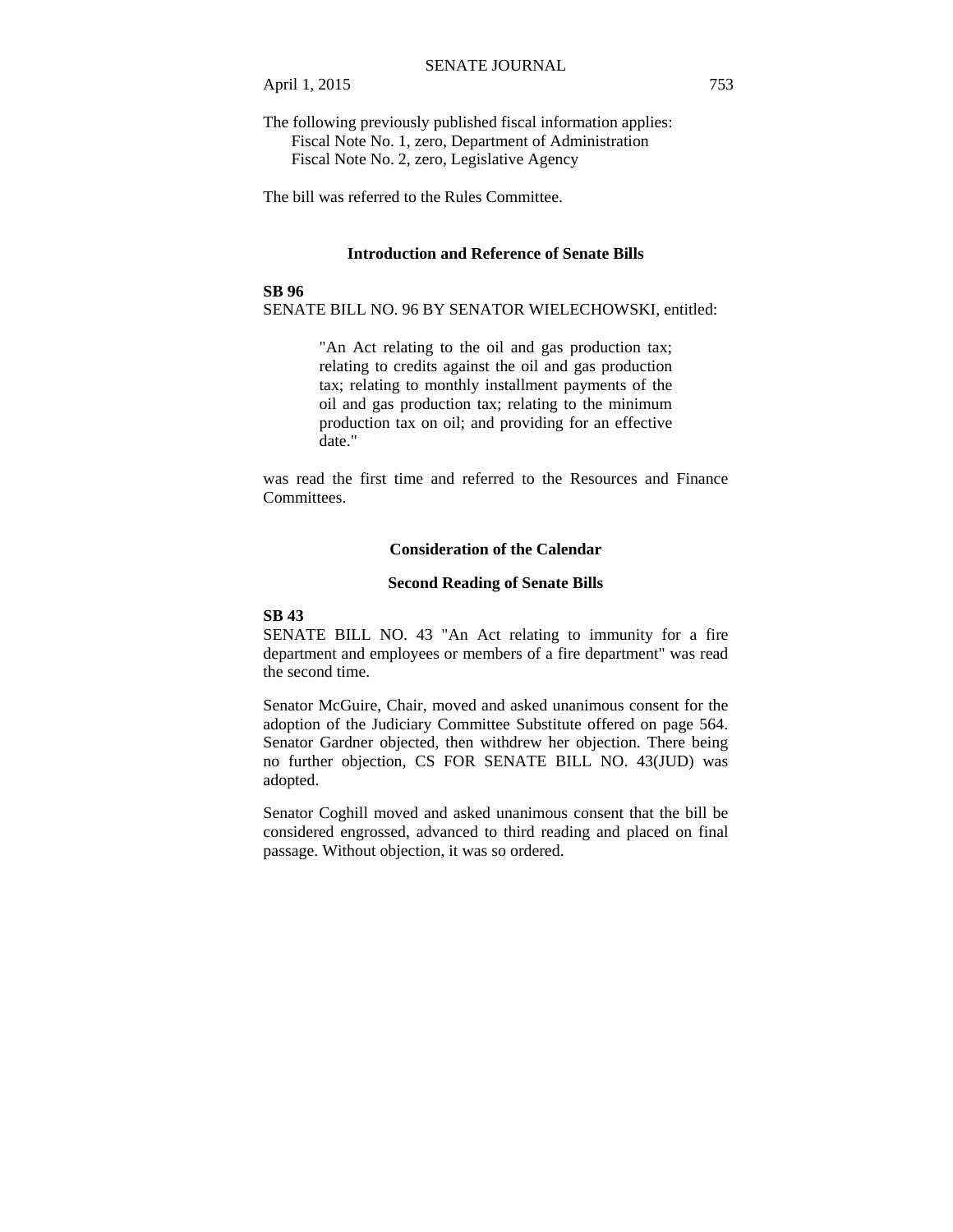CS FOR SENATE BILL NO. 43(JUD) was read the third time.

Senators Micciche, Stevens, Bishop, MacKinnon, Giessel, McGuire, Dunleavy, Ellis moved and asked unanimous consent to be shown as cosponsors on the bill. Without objection, it was so ordered.

Senator MacKinnon moved and asked unanimous consent to abstain from voting due to a conflict of interest. Objections were heard and Senator MacKinnon was required to vote.

The question being: "Shall CS FOR SENATE BILL NO. 43(JUD) "An Act relating to immunity for a fire department and employees or members of a fire department" pass the Senate?" The roll was taken with the following result:

CSSB 43(JUD) Third Reading - Final Passage

#### **YEAS: 20 NAYS: 0 EXCUSED: 0 ABSENT: 0**

Yeas: Bishop, Coghill, Costello, Dunleavy, Egan, Ellis, Gardner, Giessel, Hoffman, Huggins, Kelly, MacKinnon, McGuire, Meyer, Micciche, Olson, Stedman, Stevens, Stoltze, Wielechowski

and so, CS FOR SENATE BILL NO. 43(JUD) passed the Senate and was referred to the Secretary for engrossment.

#### **Second Reading of Senate Resolutions**

#### **SJR 16**

SENATE JOINT RESOLUTION NO. 16 Expressing support for the Arctic Economic Council; and requesting that the United States Congress express support for the Arctic Economic Council, for the chair of the Arctic Economic Council to be a resident of this state, and for the structure of the Arctic Economic Council leadership to mirror the rotation of the chair of the Arctic Council, was read the second time.

Senator McGuire, Cochair, moved and asked unanimous consent for the adoption of the Committee Substitute from the Senate Special Committee on the Arctic offered on page 540. Without objection, CS FOR SENATE JOINT RESOLUTION NO. 16(ARC) Expressing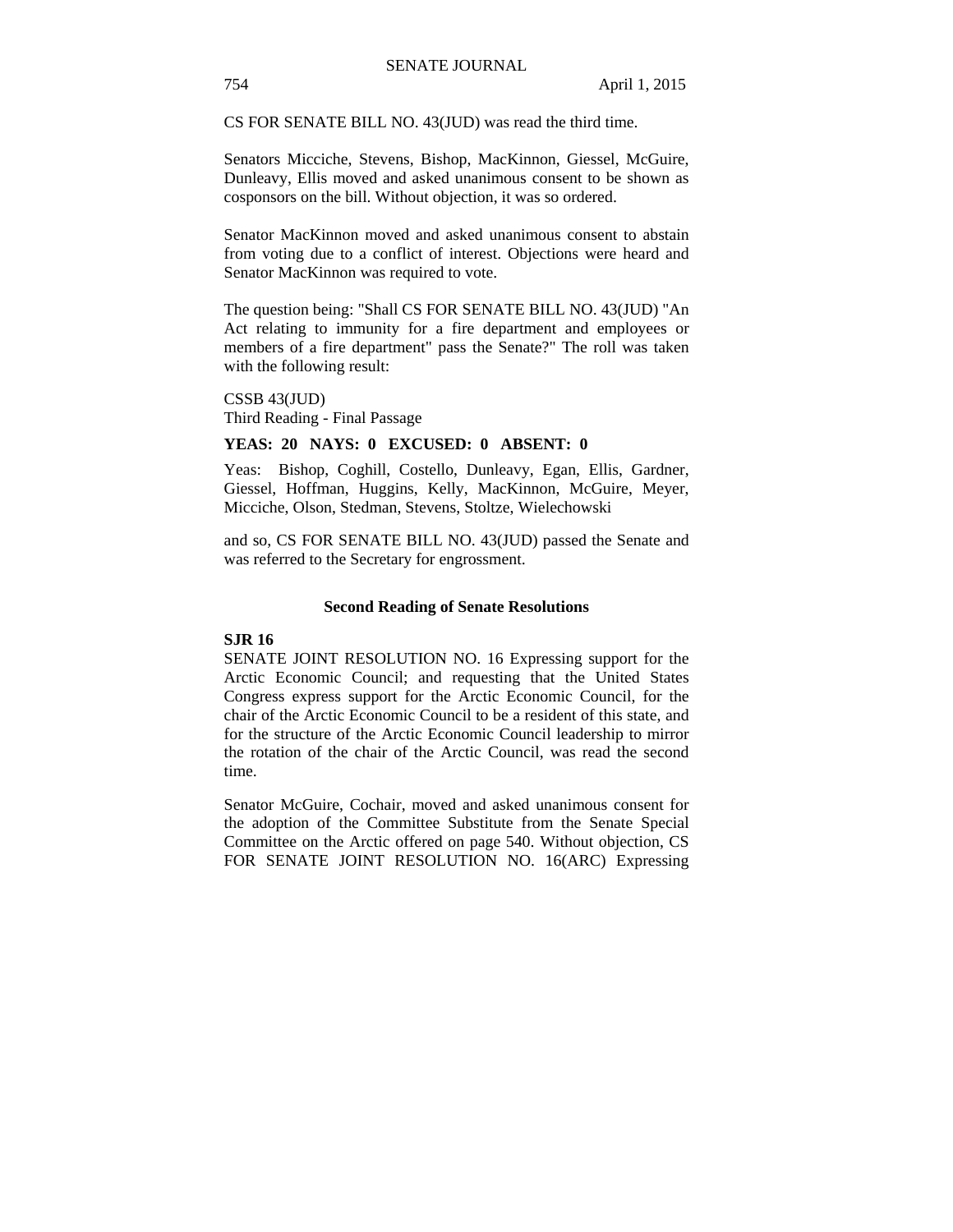support for the Arctic Economic Council and the United States Arctic Economic Council delegation; requesting that the United States Congress express support for the Arctic Economic Council, for the chair of the Arctic Economic Council to be a resident of this state, and for the structure of the Arctic Economic Council leadership to mirror the rotation of the chair of the Arctic Council; and urging the United States Congress to empower residents of the state as partners in the Arctic Economic Council, was adopted.

Senator Coghill moved and asked unanimous consent that the resolution be considered engrossed, advanced to third reading and placed on final passage. Without objection, it was so ordered.

CS FOR SENATE JOINT RESOLUTION NO. 16(ARC) was read the third time.

Senators Costello, Dunleavy, Olson, Ellis, Gardner, Egan, Hoffman, Micciche, Stedman, Kelly moved and asked unanimous consent to be shown as cosponsors on the resolution. Without objection, it was so ordered.

The question being: "Shall CS FOR SENATE JOINT RESOLUTION NO. 16(ARC) Expressing support for the Arctic Economic Council and the United States Arctic Economic Council delegation; requesting that the United States Congress express support for the Arctic Economic Council, for the chair of the Arctic Economic Council to be a resident of this state, and for the structure of the Arctic Economic Council leadership to mirror the rotation of the chair of the Arctic Council; and urging the United States Congress to empower residents of the state as partners in the Arctic Economic Council, pass the Senate?" The roll was taken with the following result:

CSSJR 16(ARC)

Third Reading - Final Passage

#### **YEAS: 20 NAYS: 0 EXCUSED: 0 ABSENT: 0**

Yeas: Bishop, Coghill, Costello, Dunleavy, Egan, Ellis, Gardner, Giessel, Hoffman, Huggins, Kelly, MacKinnon, McGuire, Meyer, Micciche, Olson, Stedman, Stevens, Stoltze, Wielechowski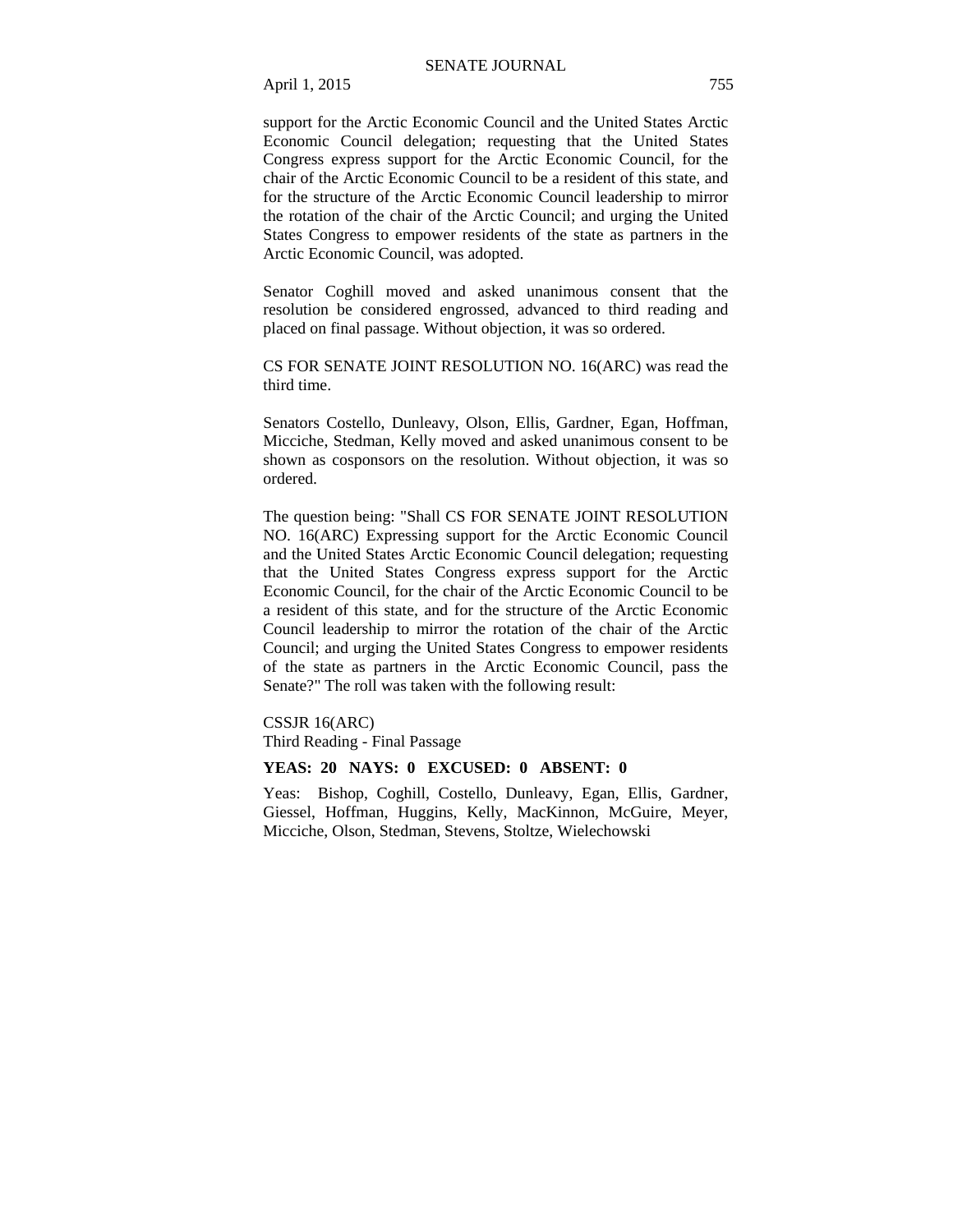and so, CS FOR SENATE JOINT RESOLUTION NO. 16(ARC) passed the Senate and was referred to the Secretary for engrossment.

#### **Second Reading of House Resolutions**

#### **HJR 4**

HOUSE JOINT RESOLUTION NO. 4 Urging the United States Congress to provide a means for consistently and equitably sharing with all oil and gas producing states adjacent to federal outer continental shelf areas a portion of revenue generated from oil and gas development on the outer continental shelf to ensure that those states develop necessary infrastructure to support outer continental shelf development and preserve environmental integrity, was read the second time.

Senator Giessel, Chair, moved and asked unanimous consent for the adoption of the Resources Senate Committee Substitute offered on page 565. Senator Gardner objected, then withdrew her objection. There being no further objection, SENATE CS FOR HOUSE JOINT RESOLUTION NO. 4(RES) Urging the United States Congress to provide a means for consistently and equitably sharing with all oil and gas producing states adjacent to federal outer continental shelf areas a portion of revenue generated from oil and gas development on the outer continental shelf to ensure that those states develop necessary infrastructure to support outer continental shelf development and preserve environmental integrity; urging the United States Congress to reject any proposal to divert or otherwise reduce revenue sharing to the coastal states and their political subdivisions under the Gulf of Mexico Energy Security Act of 2006; and urging the President of the United States to direct, to the maximum extent possible, federal funds received from outer continental shelf development, and not dedicated to states or other federal programs, to federal infrastructure in the affected states, (Title Change SCR 8) was adopted.

Senator Coghill moved and asked unanimous consent that the resolution be considered engrossed, advanced to third reading and placed on final passage. Without objection, it was so ordered.

SENATE CS FOR HOUSE JOINT RESOLUTION NO. 4(RES) was read the third time.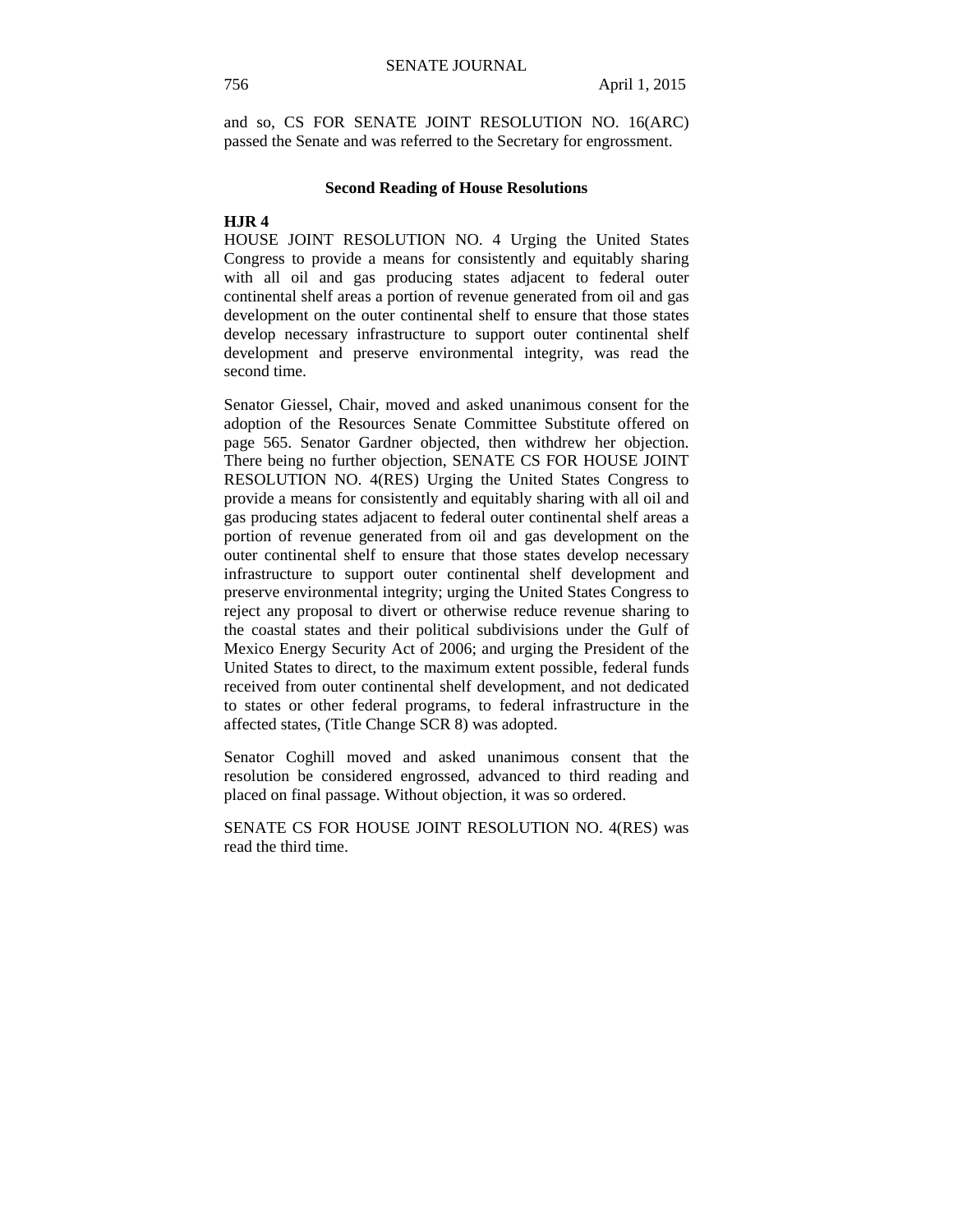The question being: "Shall SENATE CS FOR HOUSE JOINT RESOLUTION NO. 4(RES) Urging the United States Congress to provide a means for consistently and equitably sharing with all oil and gas producing states adjacent to federal outer continental shelf areas a portion of revenue generated from oil and gas development on the outer continental shelf to ensure that those states develop necessary infrastructure to support outer continental shelf development and preserve environmental integrity; urging the United States Congress to reject any proposal to divert or otherwise reduce revenue sharing to the coastal states and their political subdivisions under the Gulf of Mexico Energy Security Act of 2006; and urging the President of the United States to direct, to the maximum extent possible, federal funds received from outer continental shelf development, and not dedicated to states or other federal programs, to federal infrastructure in the affected states, pass the Senate?" The roll was taken with the following result:

SCS HJR 4(RES)

Third Reading - Final Passage

#### **YEAS: 20 NAYS: 0 EXCUSED: 0 ABSENT: 0**

Yeas: Bishop, Coghill, Costello, Dunleavy, Egan, Ellis, Gardner, Giessel, Hoffman, Huggins, Kelly, MacKinnon, McGuire, Meyer, Micciche, Olson, Stedman, Stevens, Stoltze, Wielechowski

and so, SENATE CS FOR HOUSE JOINT RESOLUTION NO. 4(RES) passed the Senate and was referred to the Secretary for engrossment.

#### **SCR 8**

Senator Coghill moved and asked unanimous consent to take up SENATE CONCURRENT RESOLUTION NO. 8, which had been held on the Secretary's desk (page 585). Without objection, the resolution was before the Senate on final passage.

The question being: "Shall SENATE CONCURRENT RESOLUTION NO. 8 Suspending Rules 24(c), 35, 41(b), and 42(e), Uniform Rules of the Alaska State Legislature, concerning House Joint Resolution No. 4, urging the United States Congress to provide a means for consistently and equitably sharing with all oil and gas producing states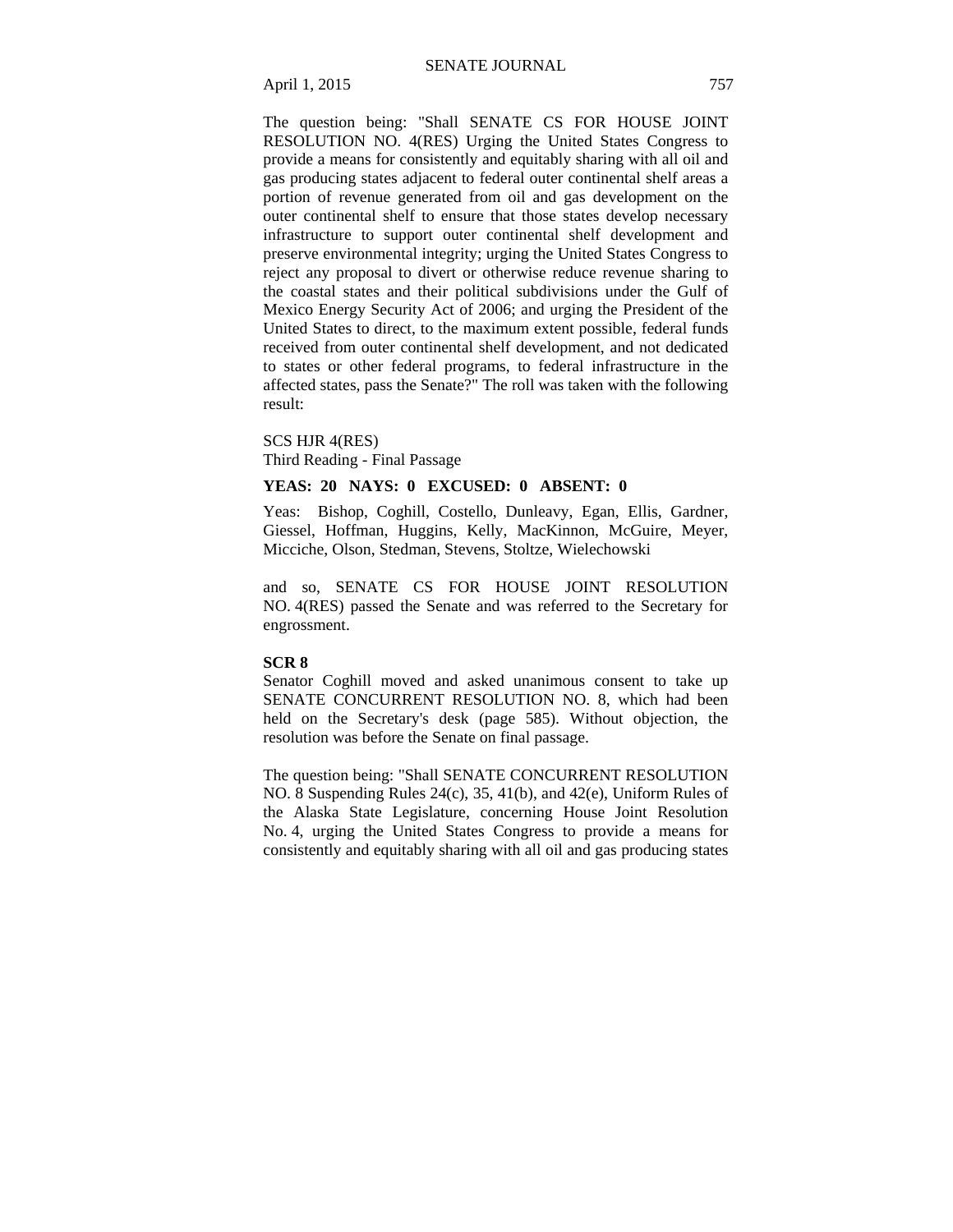adjacent to federal outer continental shelf areas a portion of revenue generated from oil and gas development on the outer continental shelf to ensure that those states develop necessary infrastructure to support outer continental shelf development and preserve environmental integrity, pass the Senate?" The roll was taken with the following result:

SCR 8 Final Passage

#### **YEAS: 20 NAYS: 0 EXCUSED: 0 ABSENT: 0**

Yeas: Bishop, Coghill, Costello, Dunleavy, Egan, Ellis, Gardner, Giessel, Hoffman, Huggins, Kelly, MacKinnon, McGuire, Meyer, Micciche, Olson, Stedman, Stevens, Stoltze, Wielechowski

and so, SENATE CONCURRENT RESOLUTION NO. 8 passed the Senate and was referred to the Secretary for engrossment.

#### **Citations**

Honoring - Benny and Keri Lin of Pagoda Restaurant in Celebration of Their 25th Anniversary Representative(s) Wilson Senator(s) Coghill, Meyer, Bishop, Costello, Dunleavy, Egan, Ellis, Gardner, Giessel, Hoffman, Huggins, Kelly, MacKinnon, McGuire, Micciche, Olson, Stedman, Stevens, Wielechowski

Honoring - F/V *Republic* Representative(s) Kreiss-Tomkins Senator(s) Stedman, Meyer, Bishop, Coghill, Costello, Dunleavy, Egan, Ellis, Gardner, Giessel, Hoffman, Huggins, Kelly, MacKinnon, McGuire, Micciche, Olson, Stevens, Wielechowski

Honoring - Marie Meade Alaska Women's Hall of Fame Representative(s) Herron Senator(s) Hoffman, Meyer, Bishop, Coghill, Costello, Dunleavy, Egan, Ellis, Gardner, Giessel, Huggins, Kelly, MacKinnon, McGuire, Micciche, Olson, Stedman, Stevens, Wielechowski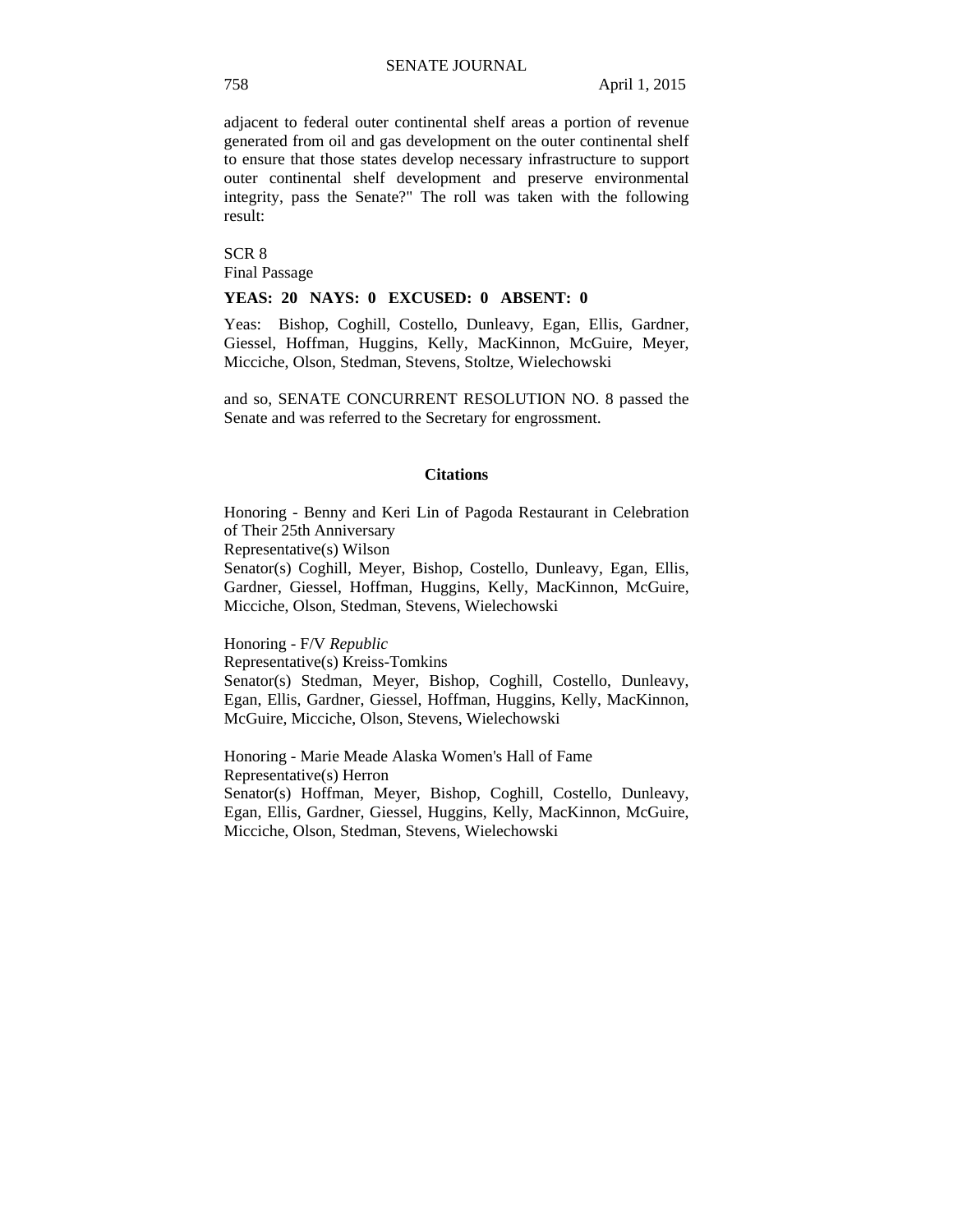In Memoriam - Frank Vondersaar Representative(s) Seaton Senator(s) Stevens, Meyer, Bishop, Coghill, Costello, Dunleavy, Egan, Ellis, Gardner, Giessel, Hoffman, Huggins, Kelly, MacKinnon, McGuire, Micciche, Olson, Stedman, Wielechowski

In Memoriam - James "Jimbo" Morgan Barnett Representative(s) Edgmon Senator(s) Hoffman, Meyer, Bishop, Coghill, Costello, Dunleavy, Egan, Ellis, Gardner, Giessel, Huggins, Kelly, MacKinnon, McGuire, Micciche, Olson, Stedman, Stevens, Wielechowski

Senator Coghill moved and asked unanimous consent that the citations be adopted. Without objection, the citations were adopted and referred to the Secretary for transmittal.

#### **Unfinished Business**

### **SB 96**

Senator Gardner moved and asked unanimous consent to be shown as a cosponsor on SENATE BILL NO. 96 "An Act relating to the oil and gas production tax; relating to credits against the oil and gas production tax; relating to monthly installment payments of the oil and gas production tax; relating to the minimum production tax on oil; and providing for an effective date." Without objection, it was so ordered.

#### **HB 132**

The reconsideration on CS FOR HOUSE BILL NO. 132(L&C) "An Act relating to the purpose, powers, and duties of the Alaska Gasline Development Corporation related to the Alaska liquefied natural gas project and an in-state natural gas pipeline; relating to the in-state natural gas pipeline fund; and providing for an effective date" was not taken up this legislative day and the bill was signed by the President and Secretary and returned to the House.

#### **Announcements**

Announcements are at the end of the journal.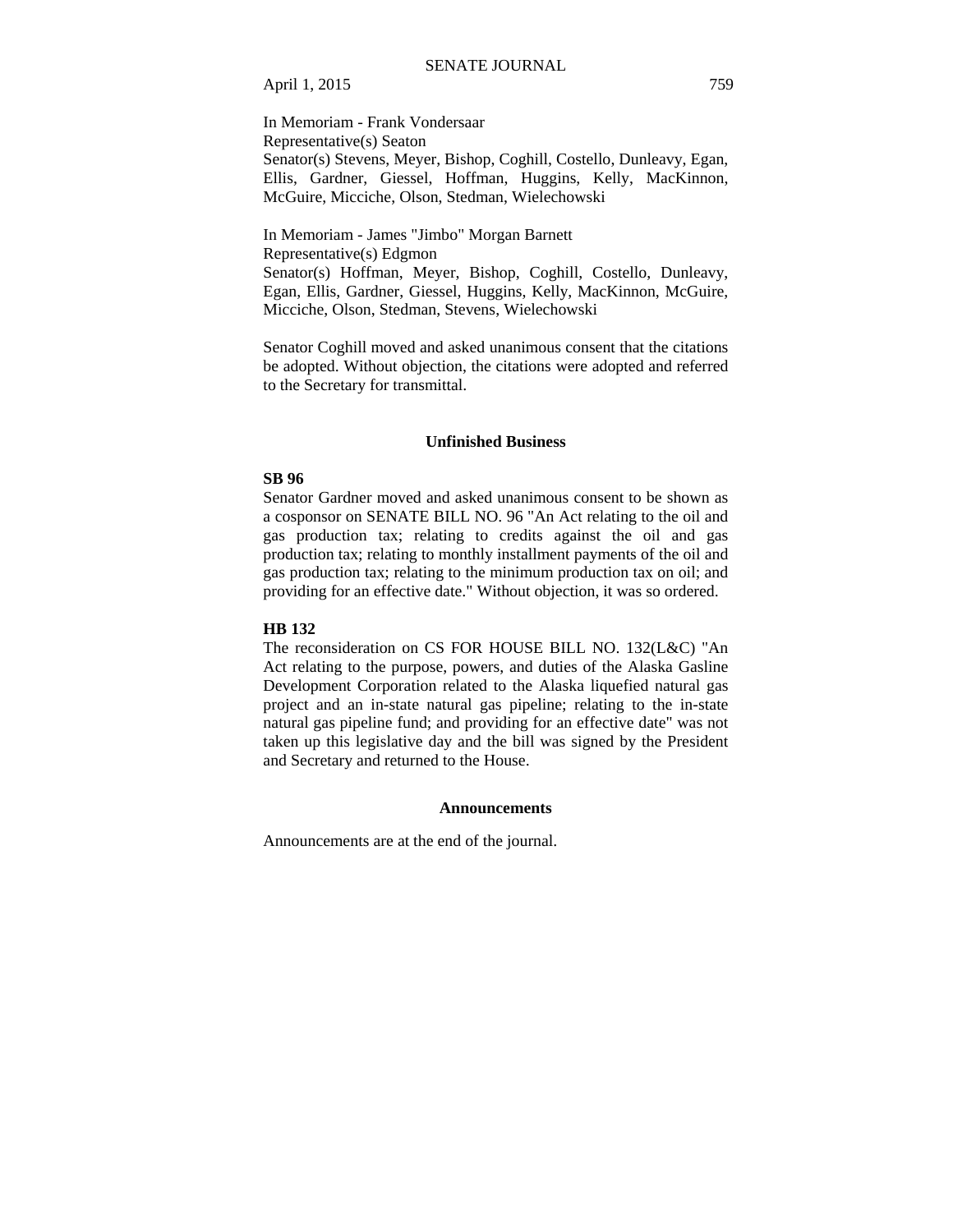#### **Engrossment**

#### **SB 43**

CS FOR SENATE BILL NO. 43(JUD) "An Act relating to immunity for a fire department and employees or members of a fire department" was engrossed, signed by the President and Secretary and transmitted to the House for consideration.

#### **SJR 16**

CS FOR SENATE JOINT RESOLUTION NO. 16(ARC) Expressing support for the Arctic Economic Council and the United States Arctic Economic Council delegation; requesting that the United States Congress express support for the Arctic Economic Council, for the chair of the Arctic Economic Council to be a resident of this state, and for the structure of the Arctic Economic Council leadership to mirror the rotation of the chair of the Arctic Council; and urging the United States Congress to empower residents of the state as partners in the Arctic Economic Council, was engrossed, signed by the President and Secretary and transmitted to the House for consideration.

#### **HJR 4**

SENATE CS FOR HOUSE JOINT RESOLUTION NO. 4(RES) Urging the United States Congress to provide a means for consistently and equitably sharing with all oil and gas producing states adjacent to federal outer continental shelf areas a portion of revenue generated from oil and gas development on the outer continental shelf to ensure that those states develop necessary infrastructure to support outer continental shelf development and preserve environmental integrity; urging the United States Congress to reject any proposal to divert or otherwise reduce revenue sharing to the coastal states and their political subdivisions under the Gulf of Mexico Energy Security Act of 2006; and urging the President of the United States to direct, to the maximum extent possible, federal funds received from outer continental shelf development, and not dedicated to states or other federal programs, to federal infrastructure in the affected states, was engrossed, signed by the President and Secretary and returned to the House for consideration.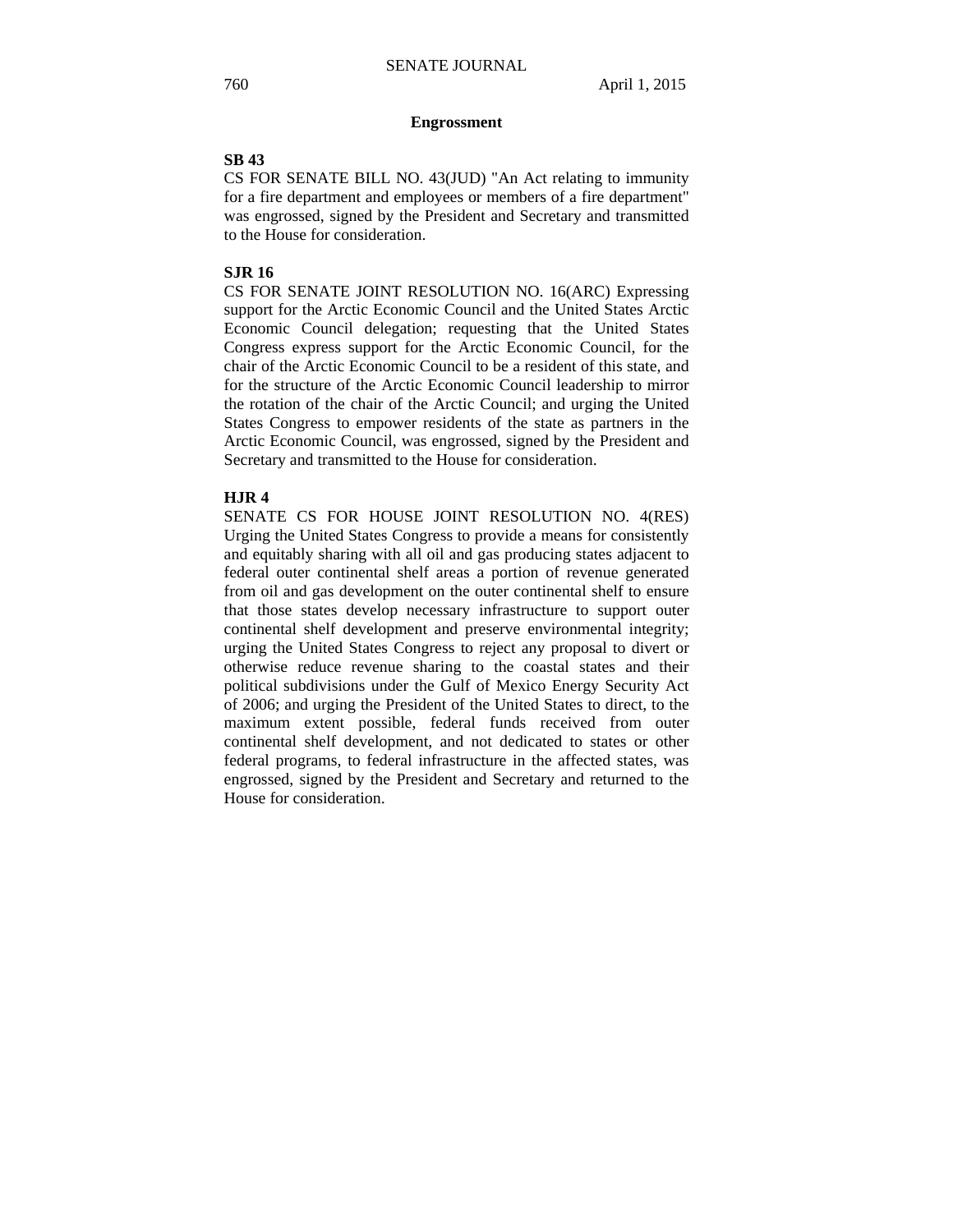#### **SCR 8**

SENATE CONCURRENT RESOLUTION NO. 8 Suspending Rules  $24(c)$ ,  $35$ ,  $41(b)$ , and  $42(e)$ , Uniform Rules of the Alaska State Legislature, concerning House Joint Resolution No. 4, urging the United States Congress to provide a means for consistently and equitably sharing with all oil and gas producing states adjacent to federal outer continental shelf areas a portion of revenue generated from oil and gas development on the outer continental shelf to ensure that those states develop necessary infrastructure to support outer continental shelf development and preserve environmental integrity, was engrossed, signed by the President and Secretary and transmitted to the House for consideration.

#### **Adjournment**

Senator Coghill moved and asked unanimous consent that the Senate stand in adjournment until 11:00 a.m., April 2, 2015. Without objection, the Senate adjourned at 11:38 a.m.

> Liz Clark Secretary of the Senate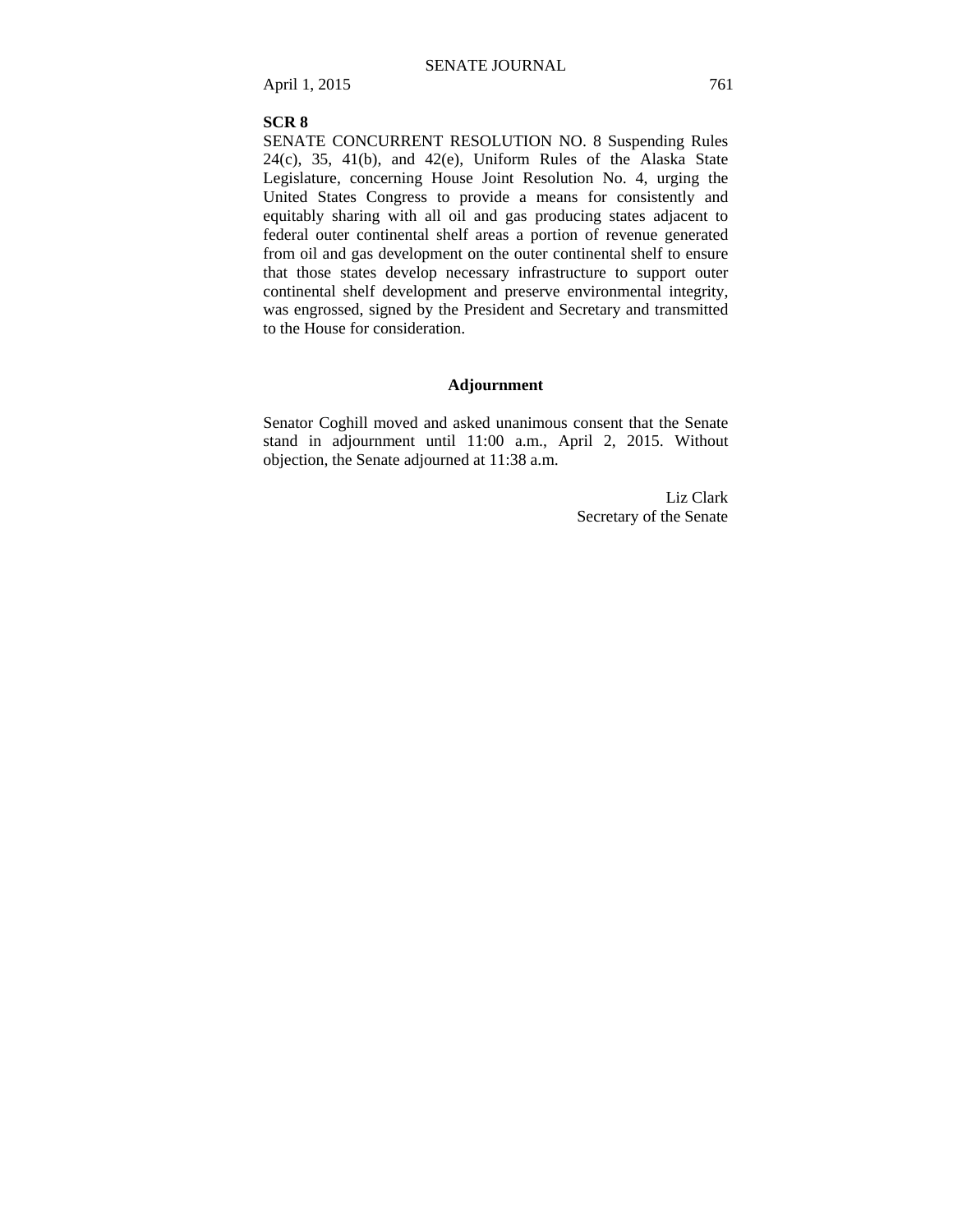#### **Announcements**

Americans with Disabilities Act Notice - Persons with disabilities who require special accommodation or alternative communication formats to access committee meetings may contact the appropriate committee office or the Legislative Information Office in their community. Reasonable advance notice is needed to accommodate the request. For further information, call the ADA Coordinator at 465-3854 Voice/465-4980 TDD.

### **STANDING COMMITTEES**

+ indicates teleconference

= indicates bill previously heard/scheduled

## **COMMUNITY & REGIONAL AFFAIRS**

| Apr $02$ | <b>Thursday</b>      | Beltz 105 (tsbldg) | 3:30 PM |
|----------|----------------------|--------------------|---------|
|          | No Meeting Scheduled |                    |         |
|          |                      |                    |         |

#### **EDUCATION**

| Apr $02$ | <b>Thursday</b>                                      | <b>Butrovich 205</b> | $3:30$ PM |
|----------|------------------------------------------------------|----------------------|-----------|
|          | + SB 37 SEXUAL ABUSE/ASSAULT PREVENTION PROGRAMS     |                      |           |
|          | $+=$ SB 79 REEMPLOYMENT OF RETIRED TEACHERS & ADMIN  |                      |           |
|          | $\pm$ SB 80 ED. STANDARDS AND ASSESSMENTS/FED FUNDS  |                      |           |
|          | $\pm$ SB 89 PARENT RIGHTS: EDUCATION: SCHOOL ABSENCE |                      |           |

----------------------------------------

## **FINANCE**

|     |  | Apr 01 Wednesday Senate Finance 532     |                                               | 9:00 AM |
|-----|--|-----------------------------------------|-----------------------------------------------|---------|
|     |  | -- Meeting Postponed to 3:00 pm --      |                                               |         |
|     |  |                                         | += HB 72 APPROP: OPERATING BUDGET/LOANS/FUNDS |         |
|     |  | $+=$ HB 73 APPROP: MENTAL HEALTH BUDGET |                                               |         |
| $+$ |  | Bills Previously Heard/Scheduled        |                                               |         |
|     |  | Apr 02 Thursday                         | <b>Senate Finance 532</b>                     | 9:00 AM |
|     |  |                                         | += HB 72 APPROP: OPERATING BUDGET/LOANS/FUNDS |         |
|     |  | $\ldots$                                |                                               |         |

- += HB 73 APPROP: MENTAL HEALTH BUDGET
- + Bills Previously Heard/Scheduled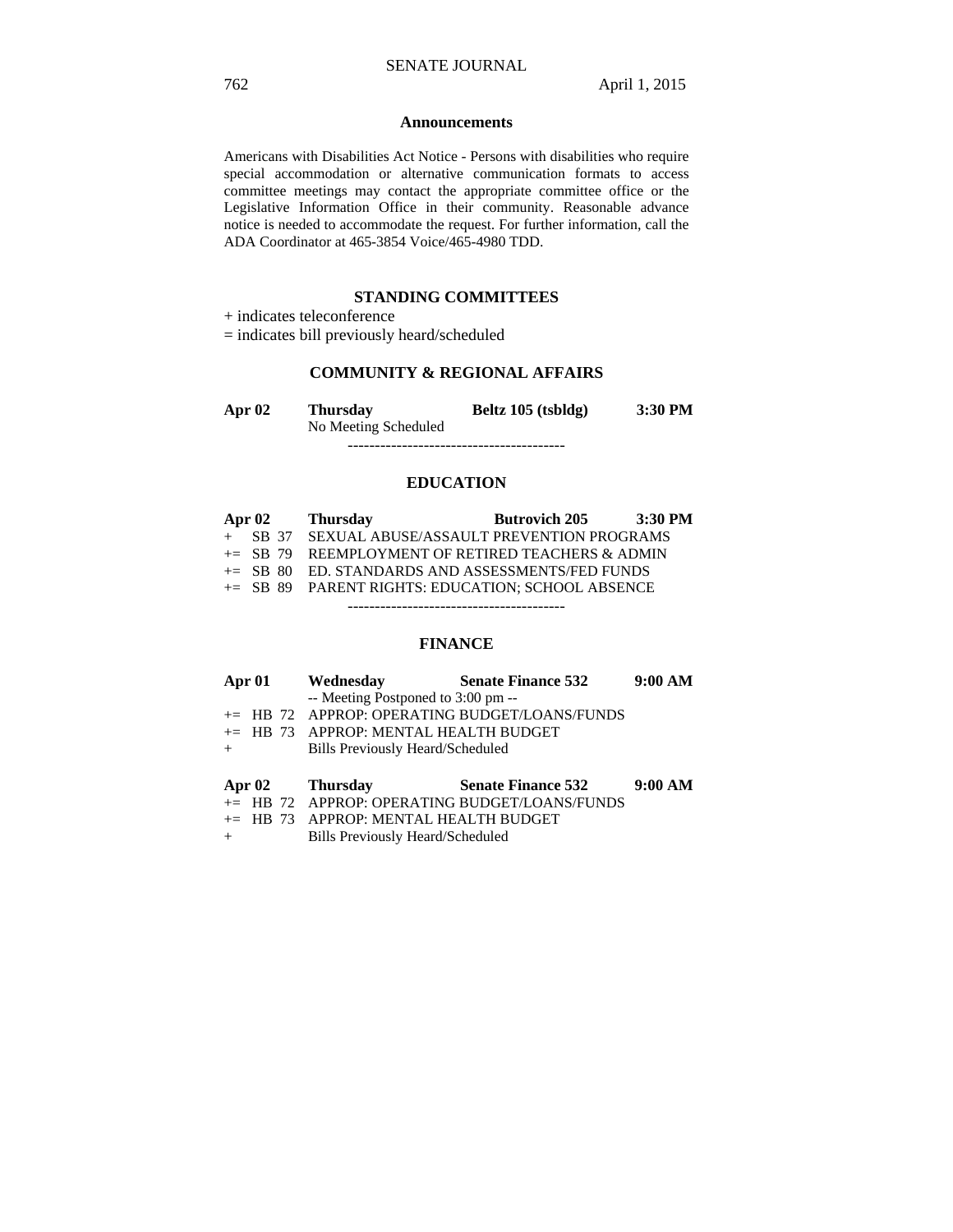# SENATE JOURNAL

# **FINANCE (continued)**

| Apr $02$      | <b>Thursday</b>                         | <b>Senate Finance 532</b>              | $1:30$ PM |
|---------------|-----------------------------------------|----------------------------------------|-----------|
| SB 71<br>$+$  |                                         | VACCINE CERTIFICATION FOR PHARMACISTS  |           |
| SB 86<br>$+$  |                                         | REFINED FUEL SURCHARGE; MOTOR FUEL TAX |           |
| $+$           | <b>Bills Previously Heard/Scheduled</b> |                                        |           |
|               |                                         |                                        |           |
| Apr $03$      | Friday                                  | <b>Senate Finance 532</b>              | 9:00 AM   |
| $+$           | <b>Bills Previously Heard/Scheduled</b> |                                        |           |
|               |                                         |                                        |           |
| <b>Apr 03</b> | Friday                                  | <b>Senate Finance 532</b>              | 1:30 PM   |
| $+$           | <b>Bills Previously Heard/Scheduled</b> |                                        |           |
|               |                                         | ---------------------------------      |           |

# **HEALTH & SOCIAL SERVICES**

| Apr $01$      | <b>Butrovich 205</b><br>1:30 PM<br>Wednesday            |  |
|---------------|---------------------------------------------------------|--|
|               | -- Public Testimony --                                  |  |
| SB 74<br>$+=$ | MEDICAID REFORM/PFD/HSAS/ER USE/STUDIES                 |  |
| SB 78<br>$+=$ | MEDICAL ASSISTANCE COVERAGE; REFORM                     |  |
| $+$           | Presentations:                                          |  |
| $+$           | <b>DHSS</b> Commissioner Davidson / Deputy Commissioner |  |
|               | <b>Jon Sherwood</b>                                     |  |
| $^{+}$        | Amanda Ryder, Legislative Finance (Medicaid             |  |
|               | Numbers)                                                |  |
| $^{+}$        | Arnold Liebeldt / DHSS (Fiscal Notes)                   |  |
|               | $\leq$ Rescheduled from 3/30/15 $>$                     |  |
| $^{+}$        | <b>Bills Previously Heard/Scheduled</b>                 |  |
|               |                                                         |  |
| Apr $03$      | 1:30 PM<br><b>Butrovich 205</b><br>Friday               |  |
|               | -- MEETING CANCELED --                                  |  |
| $+=$ SB 74    | MEDICAID REFORM/PFD/HSAS/ER USE/STUDIES                 |  |
|               | -- Testimony <invitation only=""> --</invitation>       |  |
| $+=$ SB 78    | MEDICAL ASSISTANCE COVERAGE; REFORM                     |  |
|               | -- Testimony <invitation only=""> --</invitation>       |  |
|               | <b>Bills Previously Heard/Scheduled</b>                 |  |
|               |                                                         |  |

----------------------------------------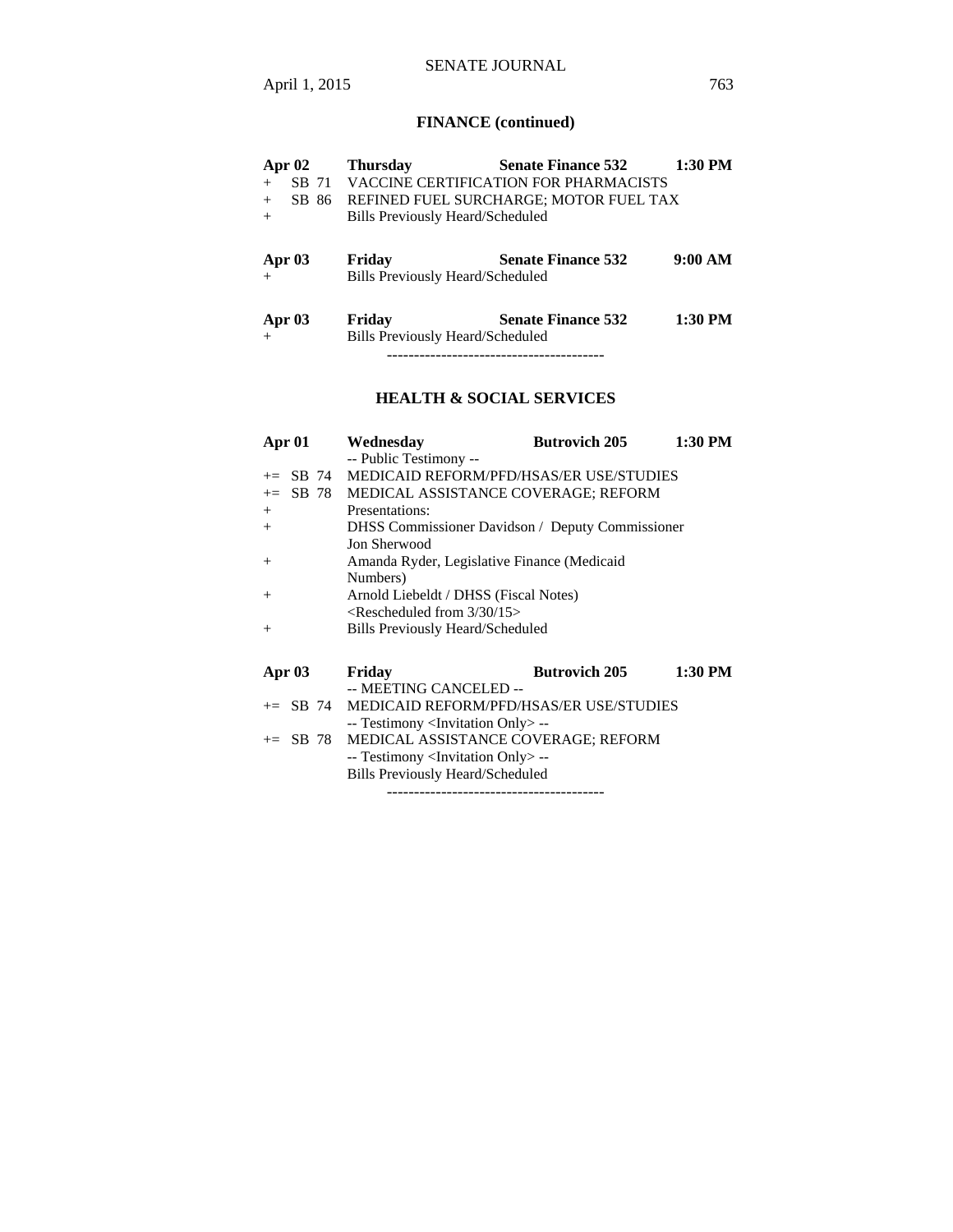## **JUDICIARY**

|     | Apr 01 Wednesday                                    | Beltz 105 (tsbldg)                             | 1:30 PM |
|-----|-----------------------------------------------------|------------------------------------------------|---------|
|     | -- Testimony <invited and="" public="">--</invited> |                                                |         |
|     |                                                     | + SB 23 IMMUNITY FOR PROVIDING OPIOID OD DRUG  |         |
|     |                                                     | + SB 82 ALCOHOL/SUBST ABUSE PROGRAM MITIGATION |         |
| $+$ | Bills Previously Heard/Scheduled:                   |                                                |         |
|     | $=$ HCR 3 ENDORSING ANWR LEASING                    |                                                |         |
|     |                                                     |                                                |         |
|     |                                                     |                                                |         |

| Apr 03 | Friday               | <b>Butrovich 205</b> | 1:30 PM |  |
|--------|----------------------|----------------------|---------|--|
|        | No Meeting Scheduled |                      |         |  |
|        |                      |                      |         |  |

## **LABOR & COMMERCE**

|     | Apr $02$ | <b>Thursday</b>                                   | Beltz 105 (tsbldg) | 1:30 PM |
|-----|----------|---------------------------------------------------|--------------------|---------|
|     |          | -- Public Testimony --                            |                    |         |
|     |          | += SB 18 HEALTH CARE SHARE MINISTRY NOT INSURANCE |                    |         |
|     | SB 69    | BD OF CHIROPRACTIC EXAMINERS: PRACTICE            |                    |         |
| $+$ |          | Bills Previously Heard/Scheduled                  |                    |         |
|     |          |                                                   |                    |         |

# **RESOURCES**

| Apr 01   | Wednesday                                         | <b>Butrovich 205</b> | 3:30 PM |
|----------|---------------------------------------------------|----------------------|---------|
|          | += SB 68 ANTLERLESS MOOSE SEASONS; CLOSURES       |                      |         |
|          | -- Testimony <invitation only=""> --</invitation> |                      |         |
|          | SB 42 PERSONAL USE FISHING PRIORITY               |                      |         |
|          | -- Public Testimony --                            |                      |         |
| $+$      | <b>Bills Previously Heard/Scheduled</b>           |                      |         |
|          |                                                   |                      |         |
| Apr $03$ | Friday                                            | <b>Butrovich 205</b> | 3:30 PM |
|          | HB 70 CREAMER'S FIELD REFUGE                      |                      |         |
|          | -- Public Testimony --                            |                      |         |
|          |                                                   |                      |         |
| $+$      | <b>Bills Previously Heard/Scheduled</b>           |                      |         |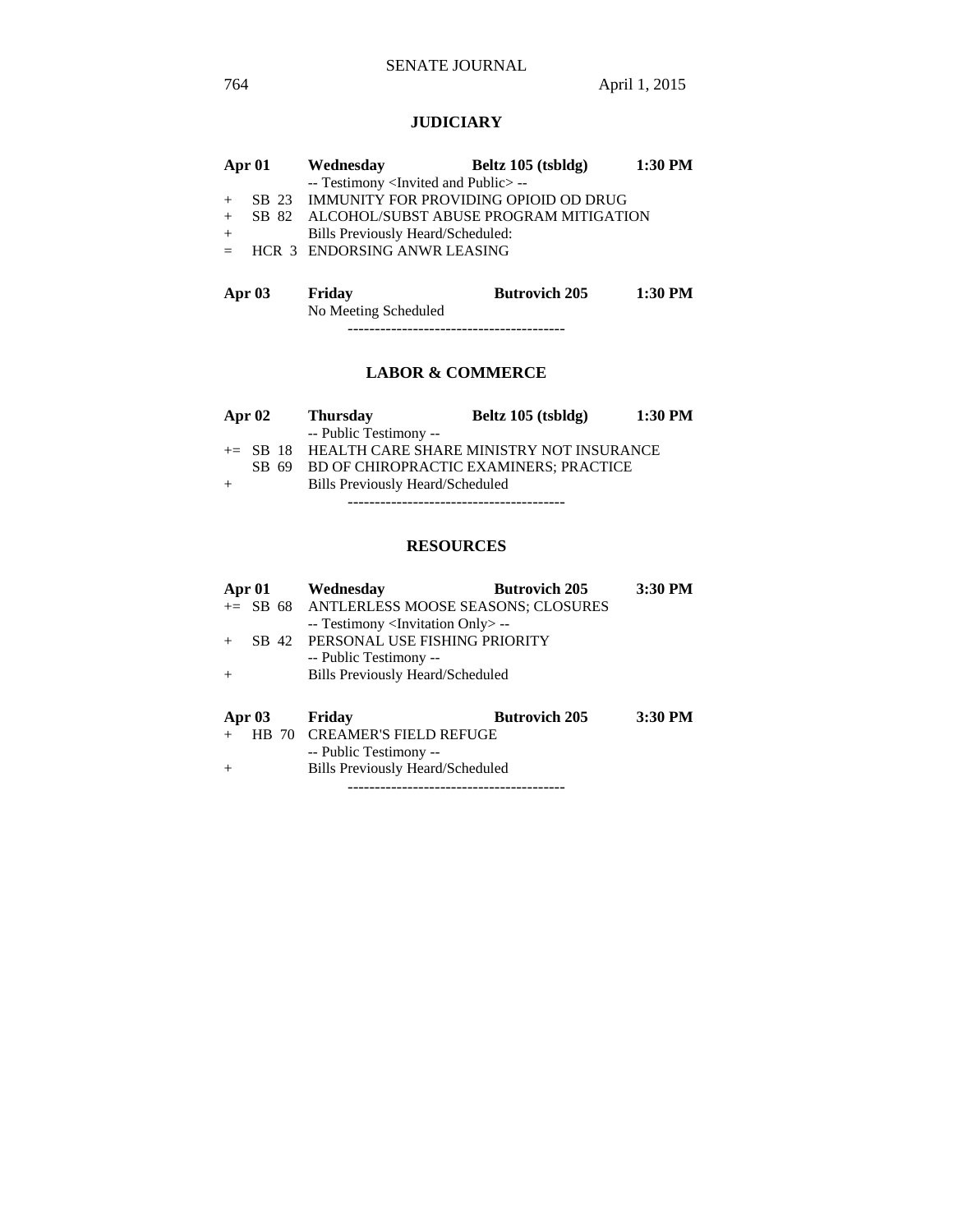## SENATE JOURNAL

April 1, 2015 765

### **STATE AFFAIRS**

| Apr $02$ | <b>Butrovich 205</b><br>9:00 AM<br><b>Thursday</b>   |
|----------|------------------------------------------------------|
|          | SB 74 MEDICAID REFORM/PFD/HSAS/ER USE/STUDIES        |
|          | <pending referral=""></pending>                      |
| $SB$ 1   | <b>REGULATION OF SMOKING</b>                         |
|          | <initial by="" presentation="" sponsor=""></initial> |
|          | SB 58 TRANSPORT NETWORK SVES. & WORKERS COMP         |
|          | -- Public Testimony --                               |
|          | <pending referral=""></pending>                      |
|          | SB 91 CRIMINAL LAW/PROCEDURE; DRIV LIC; PUB AID      |
|          | <initial by="" presentation="" sponsor=""></initial> |
|          | <b>Bills Previously Heard/Scheduled</b>              |
|          |                                                      |

----------------------------------------

## **TRANSPORTATION**

| Apr 02 | <b>Thursday</b>      | <b>Butrovich 205</b> | $1:00$ PM |
|--------|----------------------|----------------------|-----------|
|        | No Meeting Scheduled |                      |           |
|        |                      |                      |           |

## **SPECIAL COMMITTEES**

## **SPECIAL CMTE ON ENERGY**

| Apr $02$ | <b>Thursday</b>                                  | <b>Butrovich 205</b> | $1:00$ PM |  |  |
|----------|--------------------------------------------------|----------------------|-----------|--|--|
|          | Association of Alaska Housing Authorities (AAHA) |                      |           |  |  |
|          | Rural Alaska Community Action Program (RuralCAP) |                      |           |  |  |
|          | Alaska Community Development Corporation and     |                      |           |  |  |
|          | Interior Weatherization, Inc. Will Be Presenting |                      |           |  |  |
|          | Their Collective, Statewide Contributions and    |                      |           |  |  |
|          | Impact on Alaska Energy Issues and Policy        |                      |           |  |  |
|          | <b>Bills Previously Heard/Scheduled</b>          |                      |           |  |  |
|          |                                                  |                      |           |  |  |

## **SPECIAL CMTE ON THE ARCTIC**

|     | Apr $02$ | <b>Thursday</b>                                | <b>Butrovich 205</b> | 8:15 AM |
|-----|----------|------------------------------------------------|----------------------|---------|
|     |          | -- Time Change --                              |                      |         |
|     |          | -- Uniform Rule 23 Waived --                   |                      |         |
| $+$ |          | HCR 5 DECLARE 2015-2017 AS YEARS OF THE ARCTIC |                      |         |
|     |          | Presentation: Art Ivanoff, Bering Sea Alliance |                      |         |
|     |          | -- Public Testimony --                         |                      |         |

----------------------------------------